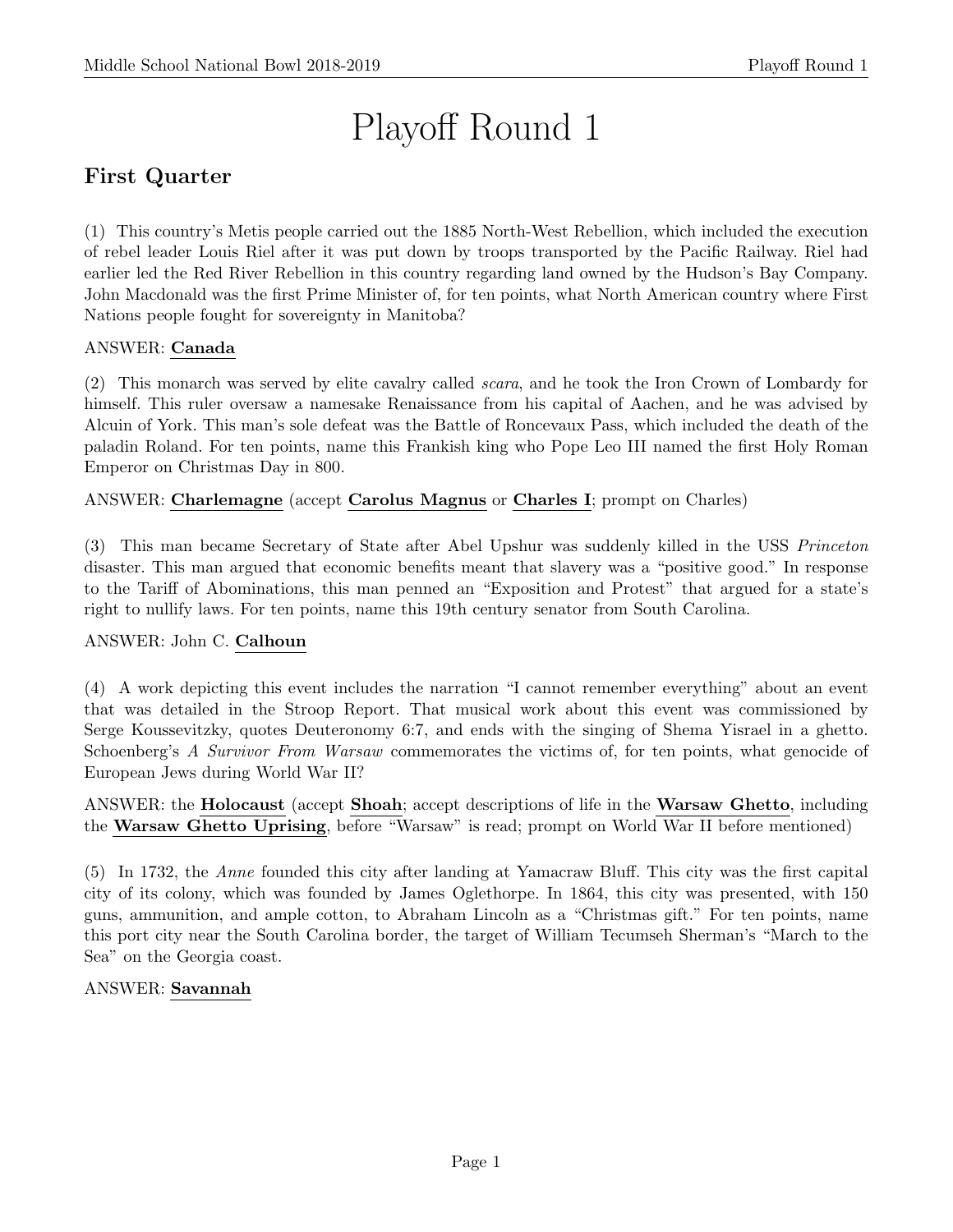(6) The Clark Amendment prevented the United States from sending aid to this country's civil war, which became known as "Cuba's Vietnam" after Fidel Castro sent heavy aid to the winning side. This country's civil war ended when Jonas Savimbi was killed in 2002, after which the MPLA and UNITA agreed to a ceasefire. For ten points, name this southern African country where fighting broke out after Portugal withdrew from Luanda.

# ANSWER: Angola

(7) This organization released an advertisement called "Heed Their Rising Voices" that was created by four black clergymen. A Montgomery commissioner sued this organization, leading to a Supreme Court case establishing the "actual malice" standard. This organization, which won a lawsuit against Sullivan, joined the Washington Post in publishing the Pentagon Papers. For ten points, name this newspaper with the slogan "all the news that's fit to print."

#### ANSWER: The New York Times (or NYT)

(8) An emperor with this name was nicknamed "The Peacemaker" and created a "guard department" called the Okhrana. A ruler of this name secured Bulgaria's independence from the Ottoman Empire in the Treaty of San Stefano, promoted zemstvo councils, and tried to establish a duma before his assassination by the People's Will. For ten points, name this shared name of three Russian tsars, the second of whom emancipated the serfs.

ANSWER: Tsar Alexander (or Alexander II; or Alexander III; or Alexander the Liberator; or Alexander the Peacemaker)

# Second Quarter

(1) After launching Operation Tailwind, this country forced Odumegwu Ojukwu to surrender. This country's civil war prompted Bernard Kouchner to start Doctors Without Borders. The oil reserves of Port Harcourt were contested by rebel troops in this country. This country was the site of the Biafran War after the Igbo people were persecuted. The Yoruba ethnicity is prominent in, for ten points, what oil-rich African country on the Atlantic Ocean?

#### ANSWER: Nigeria

BONUS: One point of conflict during the Biafran War was the status of Nigeria's capital, which was officially moved in 1991. Name both the former and current capital cities.

#### ANSWER: Lagos and Abuja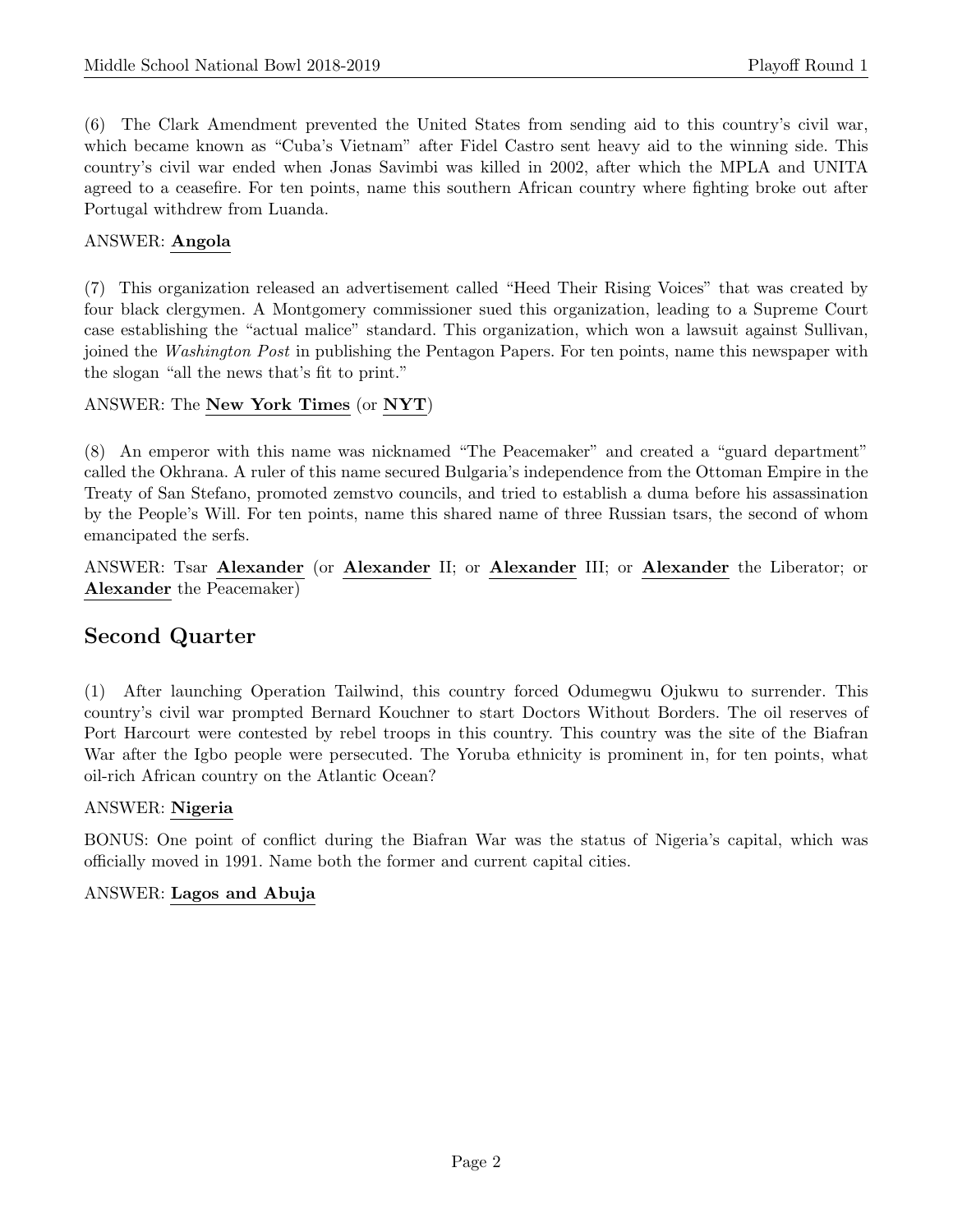(2) Uruguayan artist Nerses Ounanian designed a memorial for this event. This event, which led Raphael Lemkin to coin a new term, started after the passage of the Tehcir Law. A certain country's Article 301 forbids any mention of this event. Many victims were killed near Lake Van during this event, which was organized by Enver Pasha. The Ottomans perpetrated, for ten points, what genocide against a Christian Caucasian ethnic group?

ANSWER: Armenian genocide (accept Armenian alone after "genocide" is mentioned)

BONUS: An Ottoman secret society was the origin of this group, which perpetrated the Armenian Genocide. A left-wing YouTube channel led by Cenk Uygur uses this name.

ANSWER: Young Turks (prompt on Young Ottomans)

(3) This President issued Order 10450, which banned thousands of gay people from federal employment as part of the Lavender Scare. The Four Power Paris Summit collapsed as this man refused to apologize to Nikita Khrushchev after a U-2 was shot down over Soviet airspace. This man, in a clash with Orval Faubus, sent the 101st Airbone to integrate an all-white high school. For ten points, name this man who used his popularity as a World War II general to become President.

#### ANSWER: Dwight "Ike" Eisenhower

BONUS: Orval Faubus was the governor of this state when he refused to integrate Central High School in his state's capital city.

#### ANSWER: Arkansas

(4) This text is part of a trio of ritualistic texts, following the Pyramid and Coffin Texts, and it includes details of how to create an akh by preserving the *shut*, ba, and  $Ka$  in various sections. The most frequently found section of this text depicts the Negative Confession, which is read in front of Anubis and 42 judges. Ammit the Devourer and the Hall of Truth are described in, for ten points, what text written to guide the soul through Duat, the Egyptian underworld?

#### ANSWER: Egyptian Book of the Dead (accept Book of Coming Forth By Day)

BONUS: In the Egyptian afterlife, the heart is weighed against the feather of this goddess of truth, order, morality, and justice, the opposite of Isfet.

#### ANSWER: Ma'at

(5) Following World War I, this country was given the colony of Rwanda colony by Germany. Henry Morton Stanley was hired by this country to establish trading stations in Africa. This country's secret police was accused of collecting human hands and was known as the Force Publique. A rubber colony in the Congo was created by, for ten points, what European country that is led from Brussels?

#### ANSWER: Belgium

BONUS: This Belgian king owned the Congolese colony and personally profited from the atrocities committed by its employees.

ANSWER: Leopold II (prompt on Leopold)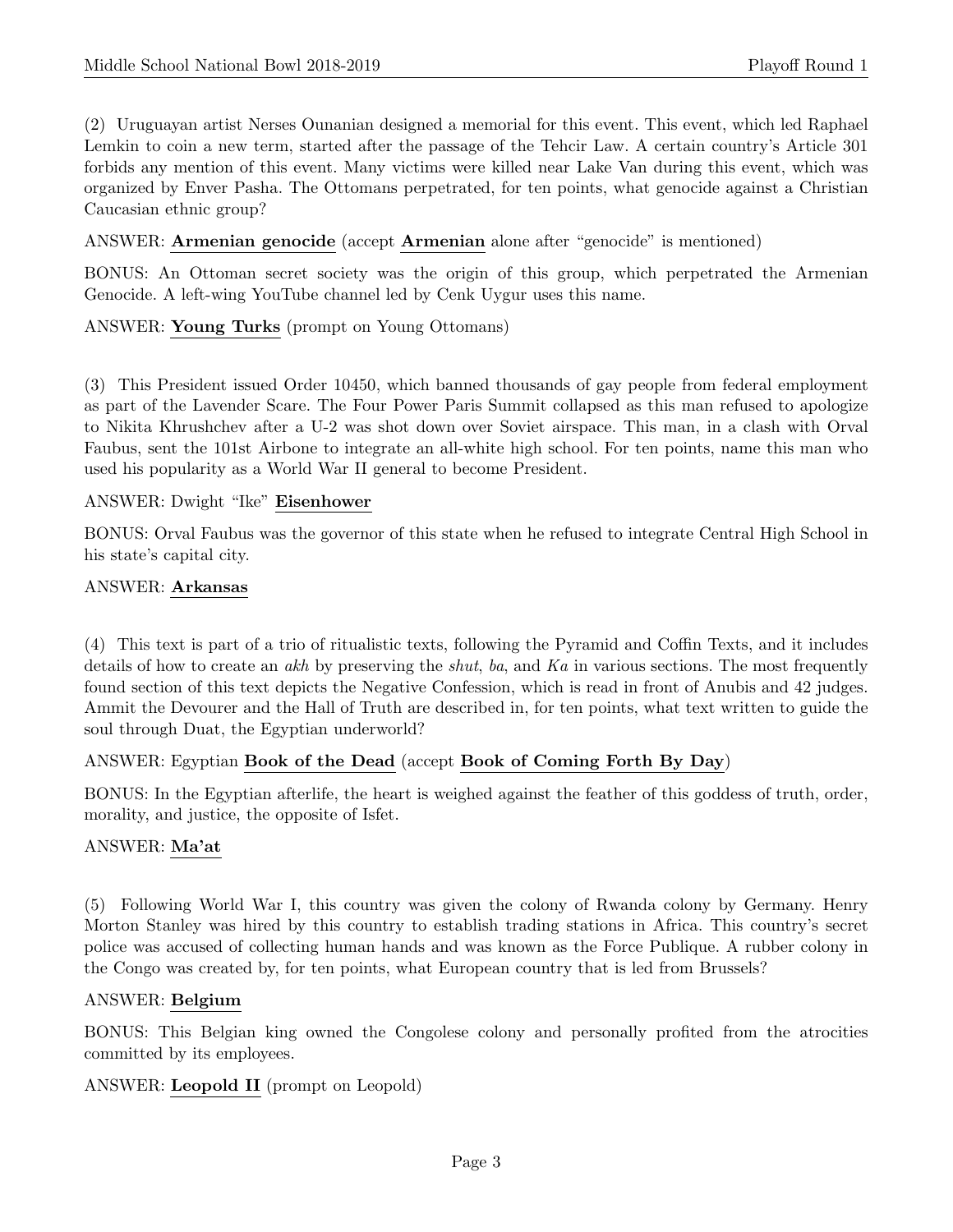(6) This man told his oppressed countrymen that "we are overwhelmed by the [...] forces of the enemy" of his Appeal of 18 June. This man was labeled a "faux amis" by Phillipe Petain, who chose cooperation with an invading army as opposed to this man's resistance. In 1944, this man became the head of a provisional government following the Liberation of Paris. For ten points, name this general who led the Free French in World War II.

#### ANSWER: Charles de Gaulle

BONUS: Charles de Gaulle often criticized this line of fortifications on the French-German border, named for a War Minister. It was circumvented at the start of World War II.

#### ANSWER: Maginot Line

(7) This artist highlighted his discontent with society in a series of etchings and aquatints called Los Caprichos. This man depicted a white-shirted man illuminated by a huge square lantern throwing his hands into the air in the first artwork of this man' Disasters of War series. A Napoleonic firing squad prepares in, for ten points, what Spanish painter's Third of May, 1808 ?

ANSWER: Francisco José de Goya y Lucientes

BONUS: Goya's work The Third of May, 1808 depicts this war, in which Napoleon invaded Bourbon Spain. Goya also painted three portraits of the Duke of Wellington, who was victorious during this war's Battle of Salamanca.

ANSWER: Peninsular War (prompt on Spanish War of Independence)

(8) This man once sparked a riot in Pendleton, where he permanently injured his right hand. This man defended his political positions in papers penned with Gerrit Smith, and he ran with Victoria Woodhull for the Equal Rights Party in 1872. For ten points, name this abolitionist founder of the paper The North Star whose autobiography, My Bondage and My Freedom, chronicles his former life as a slave.

#### ANSWER: Frederick Douglass

BONUS: Another prominent abolitionist was this publisher of The Liberator, who set fire to the Constitution in 1854.

ANSWER: William Lloyd Garrison

# Third Quarter

The categories are . . .

- 1. Watergate
- 2. Ancient Greek Warfare
- 3. Argentina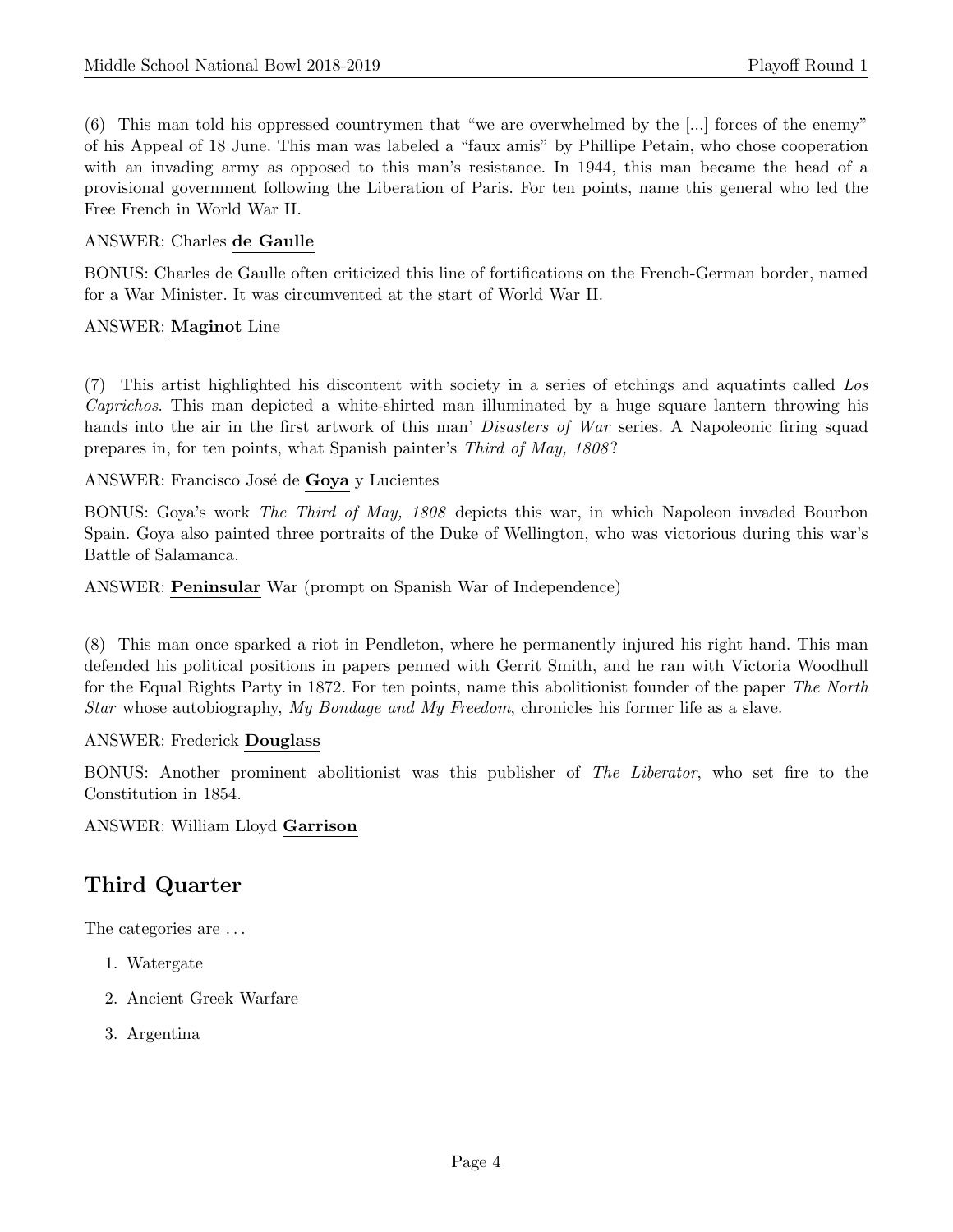# **WATERGATE**

Name the...

(1) Republican president who resigned to avoid impeachment after the scandal.

# ANSWER: Richard M. Nixon

(2) Vice President who replaced Spiro Agnew, then became president after the scandal.

# ANSWER: Gerald R. Ford

(3) Political group whose headquarters at the Watergate offices were burglarized.

# ANSWER: Democratic National Committee (or DNC; prompt on Democratic Party)

(4) Newspaper whose journalists Bob Woodward and Carl Bernstein won a Pulitzer for their Watergate reporting.

#### ANSWER: Washington Post (prompt on partial answers)

(5) Collective nickname for the resignations of Eliot Richardson and William Ruckelshaus and firing of Archibald Cox on October 20, 1973.

#### ANSWER: Saturday Night Massacre

(6) Labor-based name given to the White House Special Investigations Unit, which sought to covertly stop leaks; its members were involved in the burglary.

#### ANSWER: the White House Plumbers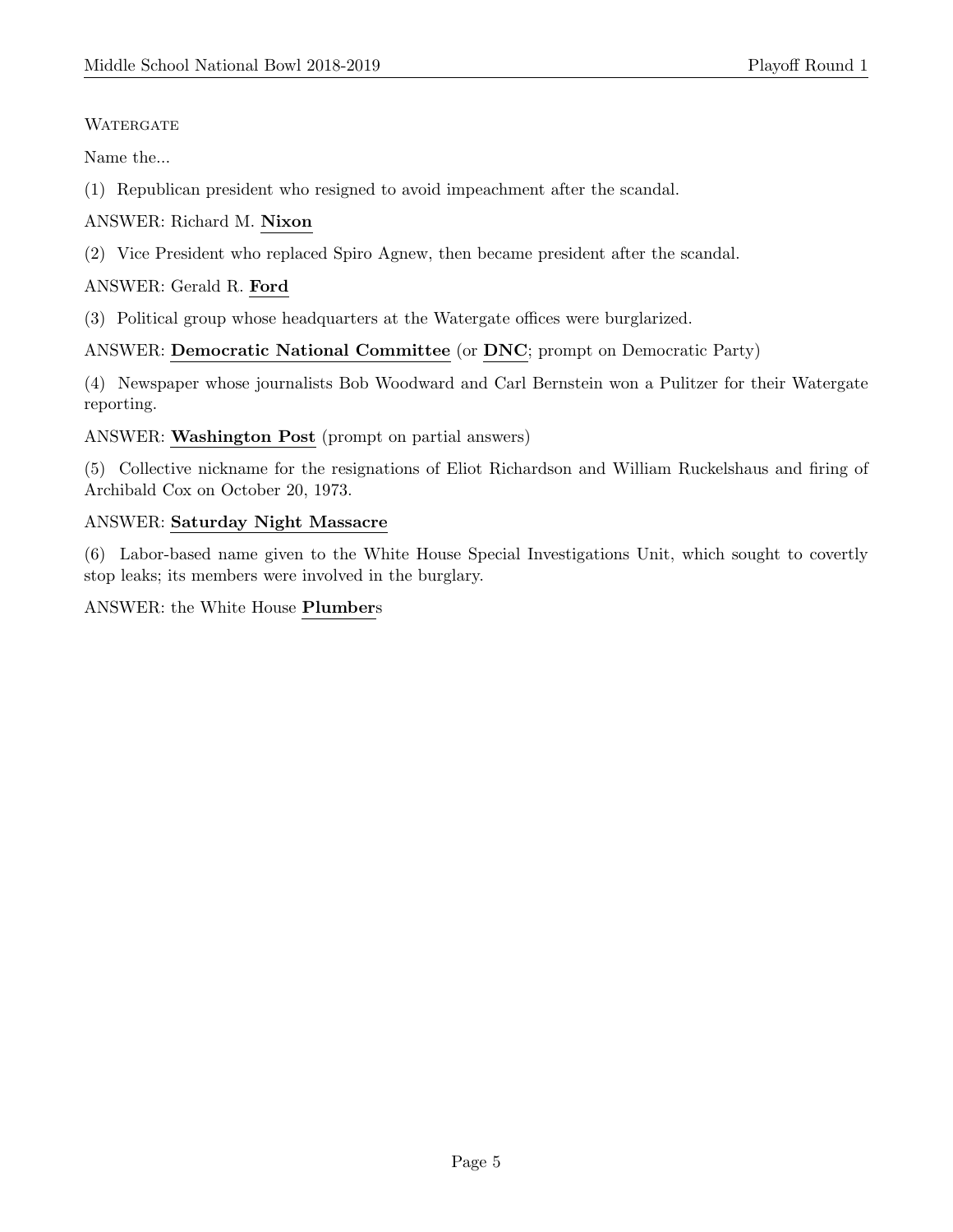### Ancient Greek Warfare

Name the...

(1) City-state, famed for its infantry, that enslaved the helots and fought Athens in the Peloponnesian War.

# ANSWER: Sparta

(2) 490 BC battle in which Athenian hoplites defeated an Asian invasion, the namesake of a lengthy footrace.

#### ANSWER: Battle of Marathon

(3) Asian empire that returned under Xerxes 10 years after that failed invasion.

# ANSWER: Persian Empire (or Achaemenid Empire)

(4) Greek rectangular military formation used by hoplites holding shields and long weapons.

#### ANSWER: phalanx

(5) Type of weapon exemplified by the sarissa, introduced by Philip of Macedon to extend the reach of that formation.

# ANSWER: spears (or pikes)

(6) 480 BC naval battle in which Themistocles' destroyed the opposing fleet.

#### ANSWER: Battle of Salamis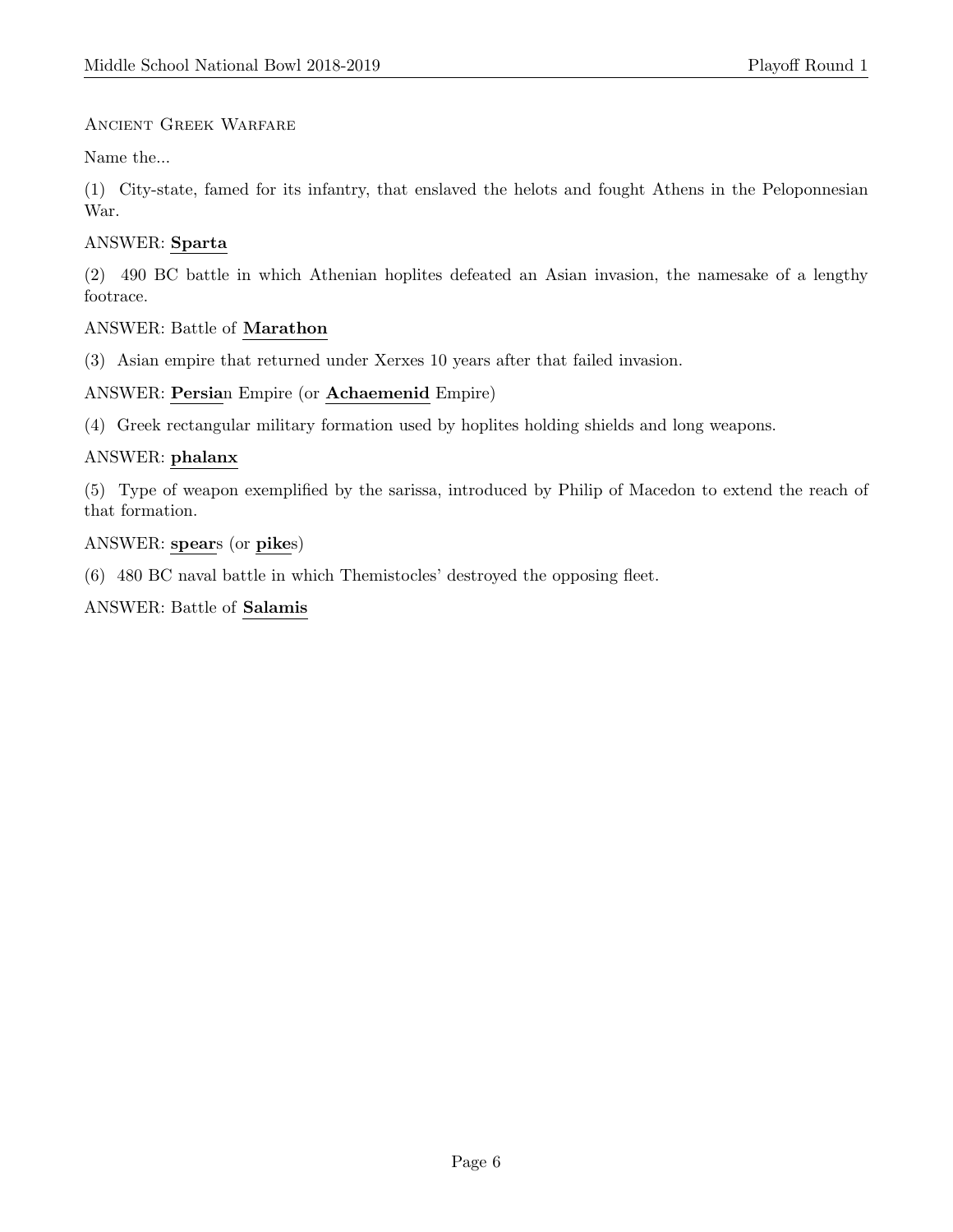#### **ARGENTINA**

Name the...

(1) Capital of Argentina; it was unsuccessfully invaded by the British in 1807.

# ANSWER: Buenos Aires

(2) Large neighbor country that allied with Argentina and Uruguay in the Triple Alliance.

# ANSWER: Brazil

(3) Beloved First Lady of Argentina who died of cancer in 1952.

#### ANSWER: Eva Peron (or Eva Duarte; accept Evita; prompt on Peron)

(4) Husband of the aforementioned woman who was popular among the descamisadoes but overthrown in 1955.

ANSWER: Juan Peron (prompt on Peron)

(5) Group of islands claimed by Argentina as the Malvinas, the subject of a 1982 war.

#### ANSWER: Falkland Islands (or Falklands)

(6) Campaign, part of Operation Condor, in which the junta and Argentine Anticommunist Alliance death squads hunted down leftists.

# ANSWER: Dirty War (or Guerra Sucia)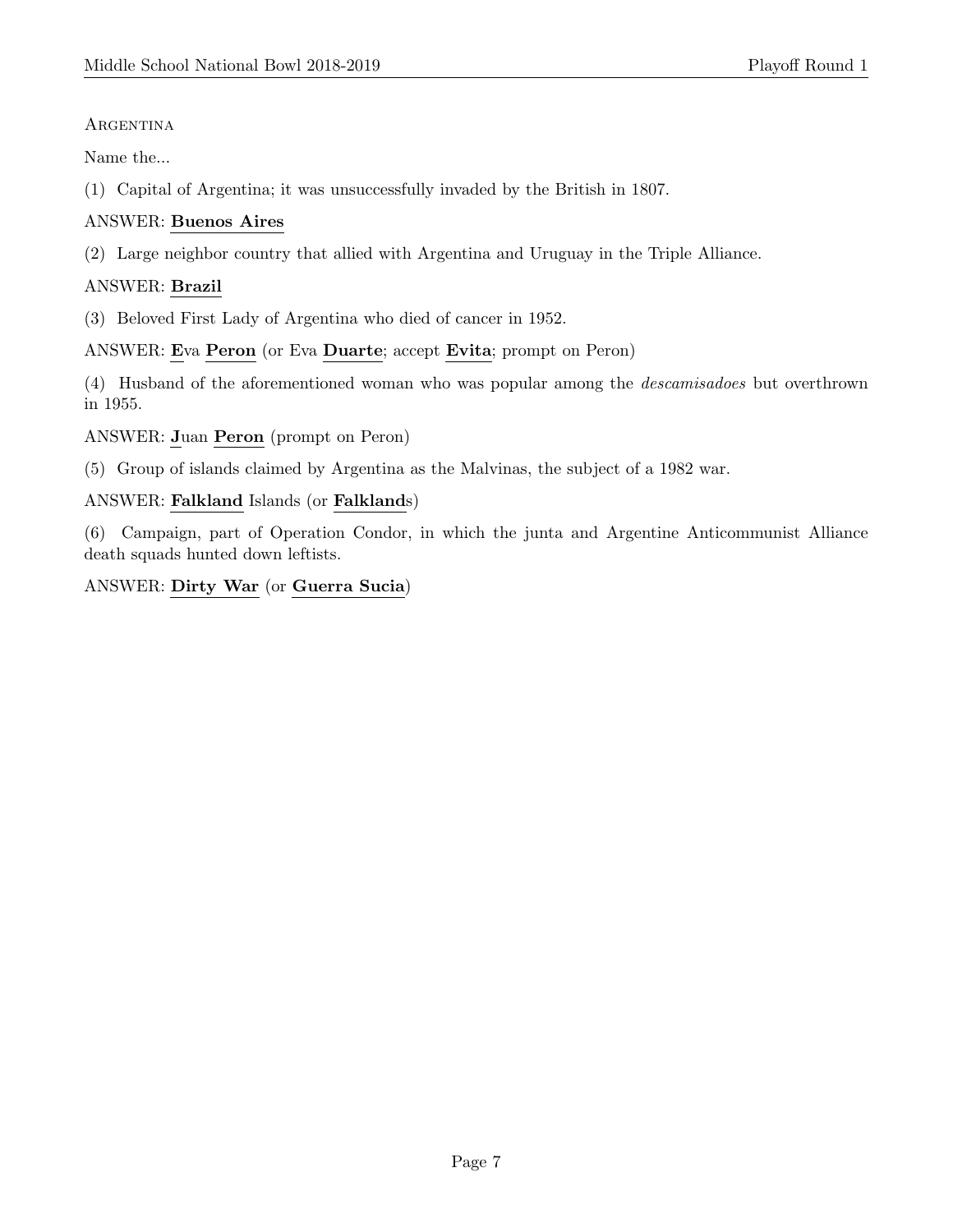# Fourth Quarter

(1) A major rookery of Stellar sea lions is located on this body of water's solitary Iony Island. Cold water flowing south from this body of water led to a Soviet proposal to build a causeway across the adjacent Strait of Tartary. Explorer  $(+)$  Grigory Shelikhov names a gulf in this body of water. A number of disputed islands, including the (\*) Kurils and Sakhalin, are found in, for ten points, what Russian arm of the Pacific Ocean, a sea located between the Kamchatka Peninsula and Hokkaido?

ANSWER: Sea of Okhotsk (prompt on Pacific Ocean before mentioned)

(2) This thinker argued for absolute skepticism by claiming that all sensation and experience could be caused by an "evil genius." In one work, this thinker used the example of melting wax to illustrate the faulty nature of the senses. This author of  $(+)$  Discourse on Method and *Meditations on First Philosophy* is the namesake of several  $(*)$  mathematical concepts, including the x-y coordinate system. For ten points, name this French philosopher who famously wrote "I think, therefore I am."

ANSWER: René Descartes [day-cart]

(3) In this country, a neighborhood barbecue on the wrong floor of a building was mercilessly attacked in the Barrios Altos Massacre, which was carried out by the state-sponsored Grupo Colina death squad. The communist  $(+)$  Shining Path guerrilla group fought in this country against president Alberto (\*) Fujimori. The 1532 Battle of Cajamarca took place in what is now, for ten points, what South American country, home to the Nazca Lines and the capital city of Peru?

#### ANSWER: Peru

(4) This man ruled that the Bill of Rights did not apply to state actions in Barron v. Baltimore. The Yazoo Land scandal sparked a case in which this man ruled states could not violate illegally secured contracts. This man introduced  $(+)$  judicial review in a case brought after James Madison refused to deliver a writ of mandamus.  $(*)$  McCulloch v. Maryland and Marbury v. Madison were ruled on by, for ten points, what fourth and longest-serving Chief Justice of the Supreme Court?

#### ANSWER: John Marshall

(5) In 1914, this island was annexed by the British, who still operate military bases at Dhekelia and Akrotiri. The EOKA guerrilla group fought on this island, which is home to the harbor town of  $(+)$  Famagusta. This island is divided by a UN buffer zone called the (\*) Green Line that passes through the capital city of Nicosia. For ten points, name this third-largest Mediterranean island that is split into Turkish-occupied and Greek-aligned regions.

#### ANSWER: Cyprus